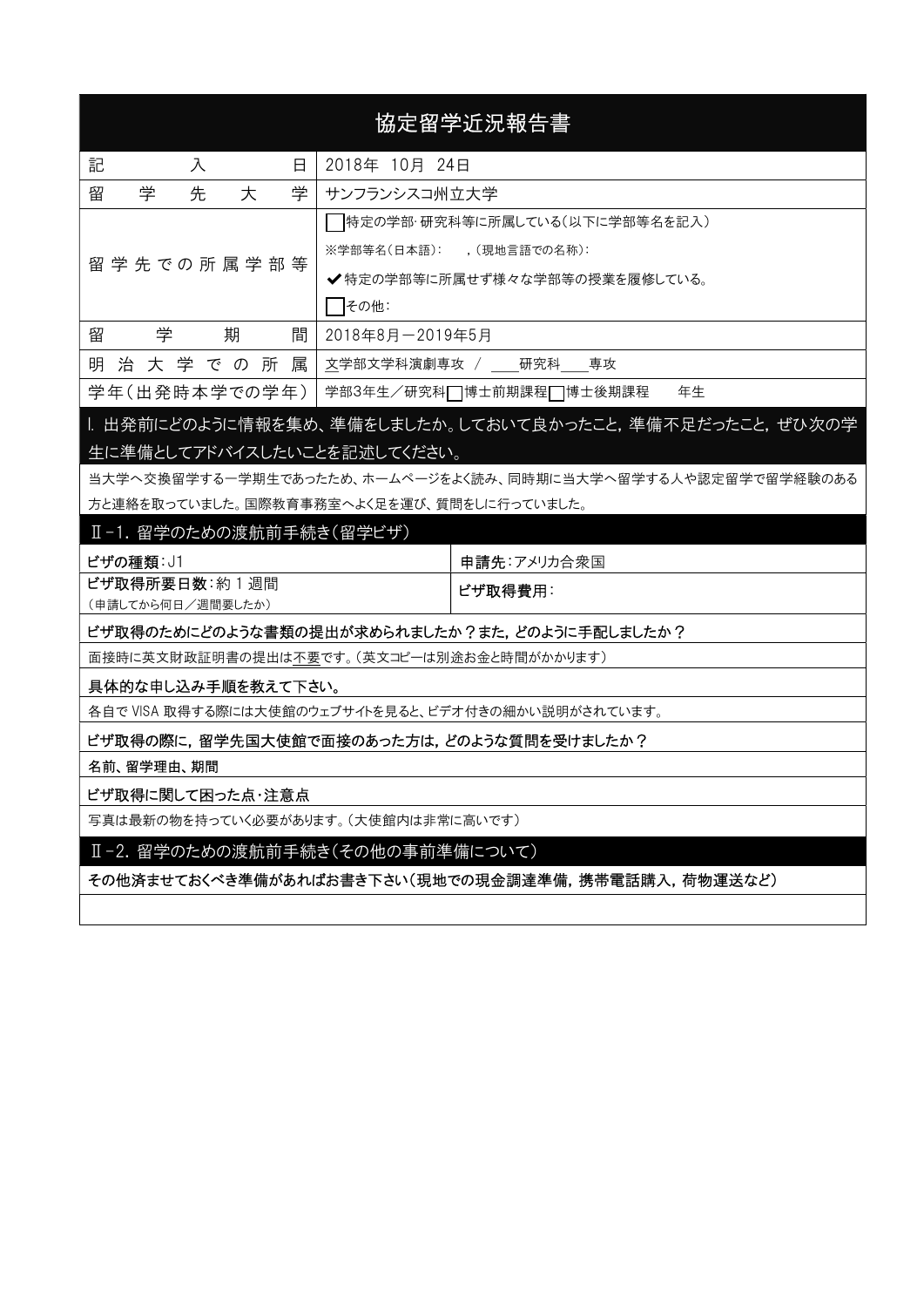| Ⅲ. 現地到着後のながれ                                        |                                       |                                     |                     |             |      |  |  |  |
|-----------------------------------------------------|---------------------------------------|-------------------------------------|---------------------|-------------|------|--|--|--|
| 1.到着時の様子                                            |                                       |                                     |                     |             |      |  |  |  |
| 利用航空会社                                              | ANA, United                           |                                     |                     |             |      |  |  |  |
| 航空券手配方法                                             | ネットで探しました。                            |                                     |                     |             |      |  |  |  |
|                                                     |                                       | ※利用した旅行社・旅行サイト,格安航空券情報等があれば記入して下さい。 |                     |             |      |  |  |  |
| 大学最寄空港名                                             | サンフランシスコ国際空港                          |                                     | 現地到着時刻              | 午前10時頃      |      |  |  |  |
| キャンパスへの移動手段                                         | □大学手配の<br>出迎え                         | □知人の<br>出迎え                         | 7公共交通機関<br>(□バス□電車) | ✔タクシー       | □その他 |  |  |  |
| 移動の所要時間                                             | 20 分程度                                |                                     |                     |             |      |  |  |  |
| 空港からキャンパスへの移動の際の注意点,タクシー・公共交通機関で移動する際の行き方,料金等       |                                       |                                     |                     |             |      |  |  |  |
| 荷物が多い場合は、タクシーか Uber の利用をお勧めします。                     |                                       |                                     |                     |             |      |  |  |  |
| 大学到着日                                               | 8月21日12時頃                             |                                     |                     |             |      |  |  |  |
| 2.住居について                                            |                                       |                                     |                     |             |      |  |  |  |
| 到着後すぐに住居                                            | ✔はい                                   | いいえを選んだ方:                           | 月                   | 日から入居可能だった。 |      |  |  |  |
| 入居できましたか?                                           | いいえ                                   |                                     |                     |             |      |  |  |  |
| 住居のタイプ                                              | ✔寮                                    | アパート                                | その他(                |             |      |  |  |  |
| 部屋の種類                                               | 一人部屋                                  | ✔二人部屋<br> その他(                      |                     |             |      |  |  |  |
| ルームメイト                                              | 他国からの留学生 ✔その他(アメリカ人)<br> 日本人学生        |                                     |                     |             |      |  |  |  |
| 住居を探した方法                                            | ✔大学の斡旋<br>自分で探した<br>その他(<br>$\lambda$ |                                     |                     |             |      |  |  |  |
| 住居の申込み手順                                            | 事前に大学のホームページで手配しました。                  |                                     |                     |             |      |  |  |  |
| 住居は渡航前に,また渡航後すぐに見つかりましたか?トラブルはありましたか?               |                                       |                                     |                     |             |      |  |  |  |
|                                                     |                                       |                                     |                     |             |      |  |  |  |
| 3.留学先でのオリエンテーションについて                                |                                       |                                     |                     |             |      |  |  |  |
| オリエンテーションの有無                                        | ✔あった                                  | なかった                                |                     |             |      |  |  |  |
| 日程                                                  | 8月22~24日                              |                                     |                     |             |      |  |  |  |
| 参加必須ですか?                                            | 任意参加<br>✔必須                           |                                     |                     |             |      |  |  |  |
| 参加費用は?                                              | ✔無料                                   | 有料(金額:                              |                     |             |      |  |  |  |
| 内容と様子は?                                             | 必ず行った方がいいです。                          |                                     |                     |             |      |  |  |  |
| 留学生用特別がイダンス                                         | なかった<br>✔あった                          |                                     |                     |             |      |  |  |  |
| 授業開始日                                               | 8月27日から                               |                                     |                     |             |      |  |  |  |
| IV. その他、渡航してから必要な手続きについて                            |                                       |                                     |                     |             |      |  |  |  |
| 1. 現地で滞在許可等の申請の必要はありますか?いつ、どこで、方法は?日数、料金は?トラブルは?    |                                       |                                     |                     |             |      |  |  |  |
|                                                     |                                       |                                     |                     |             |      |  |  |  |
| 2. その他現地でした手続きは?(健康診断、予防接種等)いつ、どこで、方法、日数、料金は?トラブルは? |                                       |                                     |                     |             |      |  |  |  |
|                                                     |                                       |                                     |                     |             |      |  |  |  |
| 3. 現地で銀行口座を開設しましたか?手続方法、必要書類、日数、料金は?トラブルは?          |                                       |                                     |                     |             |      |  |  |  |
|                                                     |                                       |                                     |                     |             |      |  |  |  |
| 4. 現地で携帯電話を購入しましたか?手続方法、必要書類、日数、料金は?トラブルは?          |                                       |                                     |                     |             |      |  |  |  |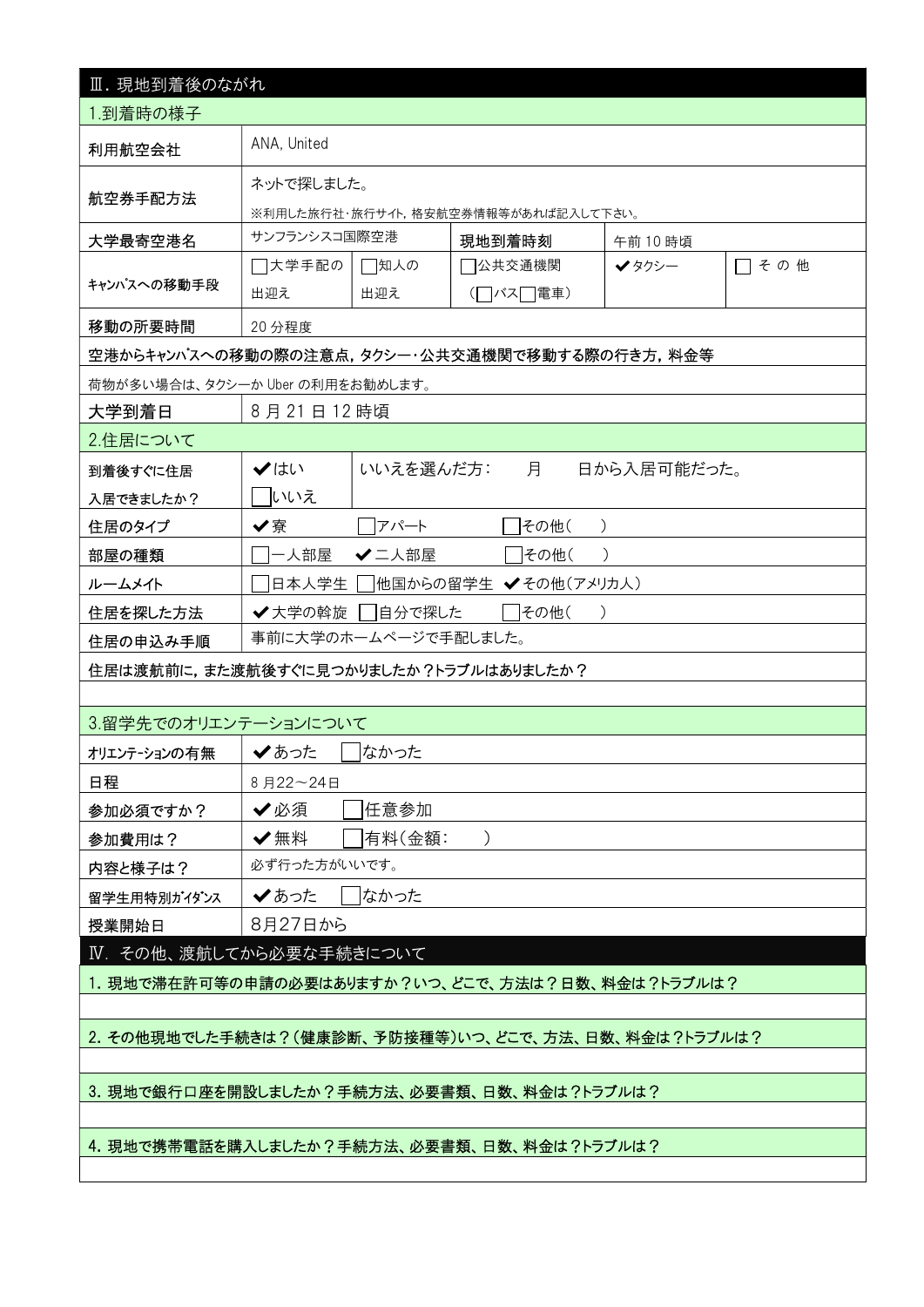| Ⅴ. 履修科目と授業について                                     |
|----------------------------------------------------|
| 1.履修登録はいつどのような形で行いましたか?                            |
| ✔ 出発前に( 月<br>日頃)                                   |
| 志願書類に記入して登録  <br>できなかった<br>✔ オンラインで登録  <br> その他(   |
| 月<br>日頃)<br> 到着後に(                                 |
| 困際オフィス等の仲介<br>できなかった<br> オンラインで登録  <br> その他(       |
| あった<br>登録時に留学生として優先されることは<br>✔なかった                 |
| 優先が「あった」方はどのように優先されましたか?                           |
|                                                    |
|                                                    |
| 優先が「なかった」方はどのように登録しましたか?                           |
| 現地の方と基本的に同じように登録していきます。                            |
|                                                    |
| 出発前に授業を登録した方は,現地で変更・追加できましたか?また希望通りの授業が取れましたか?     |
| 現地で1週間ほど、授業に足を運べる時期があります。しかし1回目の授業は出席必須であることが多いです。 |

|       | Ⅵ. 一週間のスケジュール 授業時間、課外活動、勉強時間等、毎日の生活について記入してください。 |    |    |    |      |   |    |
|-------|--------------------------------------------------|----|----|----|------|---|----|
|       | 月                                                | 火  | 水  | 木  | 金    | 土 | 日  |
| 7:00  |                                                  |    |    |    |      |   |    |
| 8:00  |                                                  |    |    |    |      |   |    |
| 9:00  | 授業                                               | 宿題 | 授業 | 宿題 | 宿題   |   | 宿題 |
| 10:00 | 授業                                               | 宿題 | 授業 | 宿題 | 宿題   |   | 宿題 |
| 11:00 | 授業                                               | 宿題 | 授業 | 宿題 | 宿題   |   | 宿題 |
| 12:00 | 課外活動                                             | 宿題 |    | 宿題 |      |   | 宿題 |
| 13:00 | 授業                                               |    |    |    | 課外活動 |   |    |
| 14:00 | 授業                                               | 授業 | 授業 | 授業 | 宿題   |   | 宿題 |
| 15:00 | 授業                                               | 授業 | 授業 | 授業 | 宿題   |   | 宿題 |
| 16:00 | 授業                                               | 宿題 | 宿題 | 授業 | 宿題   |   |    |
| 17:00 | 授業(課外活動)                                         | 宿題 | 宿題 | 授業 | 宿題   |   | ジム |
| 18:00 | 授業(課外活動)                                         |    | 宿題 | 授業 | 宿題   |   |    |
| 19:00 | 授業(課外活動)                                         |    |    | 授業 |      |   |    |
| 20:00 |                                                  | 宿題 |    |    | 宿題   |   | 宿題 |
| 21:00 |                                                  | 宿題 | 宿題 |    | 宿題   |   | 宿題 |
| 22:00 |                                                  | 宿題 | 宿題 |    | 宿題   |   | 宿題 |
| 23:00 |                                                  | 宿題 | 宿題 |    | 宿題   |   | 宿題 |
| 24:00 |                                                  |    |    |    |      |   |    |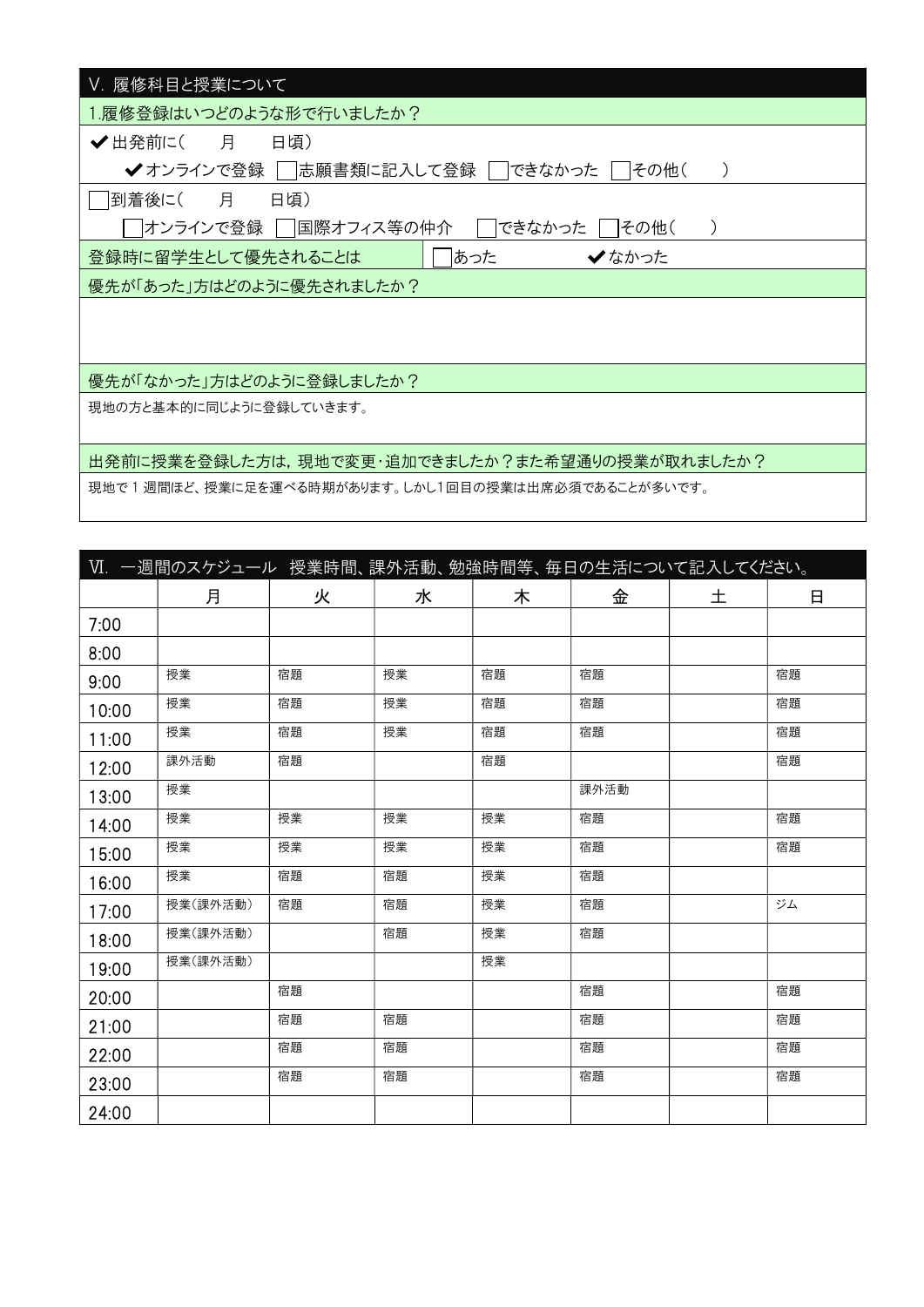### Ⅶ. 現在までの感想

#### 留学先大学、プログラムについて、授業、宿舎、生活全般についてなど、自由に書いてください。

かなりの留学生が世界中から来ています。また日本人の方もそれなりに多いのが来てわかった感想です。学校は全寮制で はなく、現地の1年生を除いて、通学している人がほとんどです。現地の1年生は基本的にキャンパス内の寮に住んでいま す。寮での生活は高いですが、友達を作りやすいのでお勧めです。サンフランシスコは想像以上に寒く、8月でもコートを着て いたほどです。長袖の持参をお勧めします。

### 留学先大学を目指す学生に向けてのアドバイスをお願いします。

これから留学しようと考えている皆さまへ

これを読んでいる方は、いま、留学をしようか迷っている人、すると決めた人、試験や面接の準備に励んでいる人、目の先の 留学準備を進めている人など、状況は様々だと思います。

いま留学をしている私から一言だけ言えるとしたら、

「ぜひこのチャンスを学生の間に掴み、チャレンジしてみてください」

想像以上の世界が待っていることは間違いありません。

何かと大変だと思いますが頑張ってください!!皆様の活躍を心より応援しています。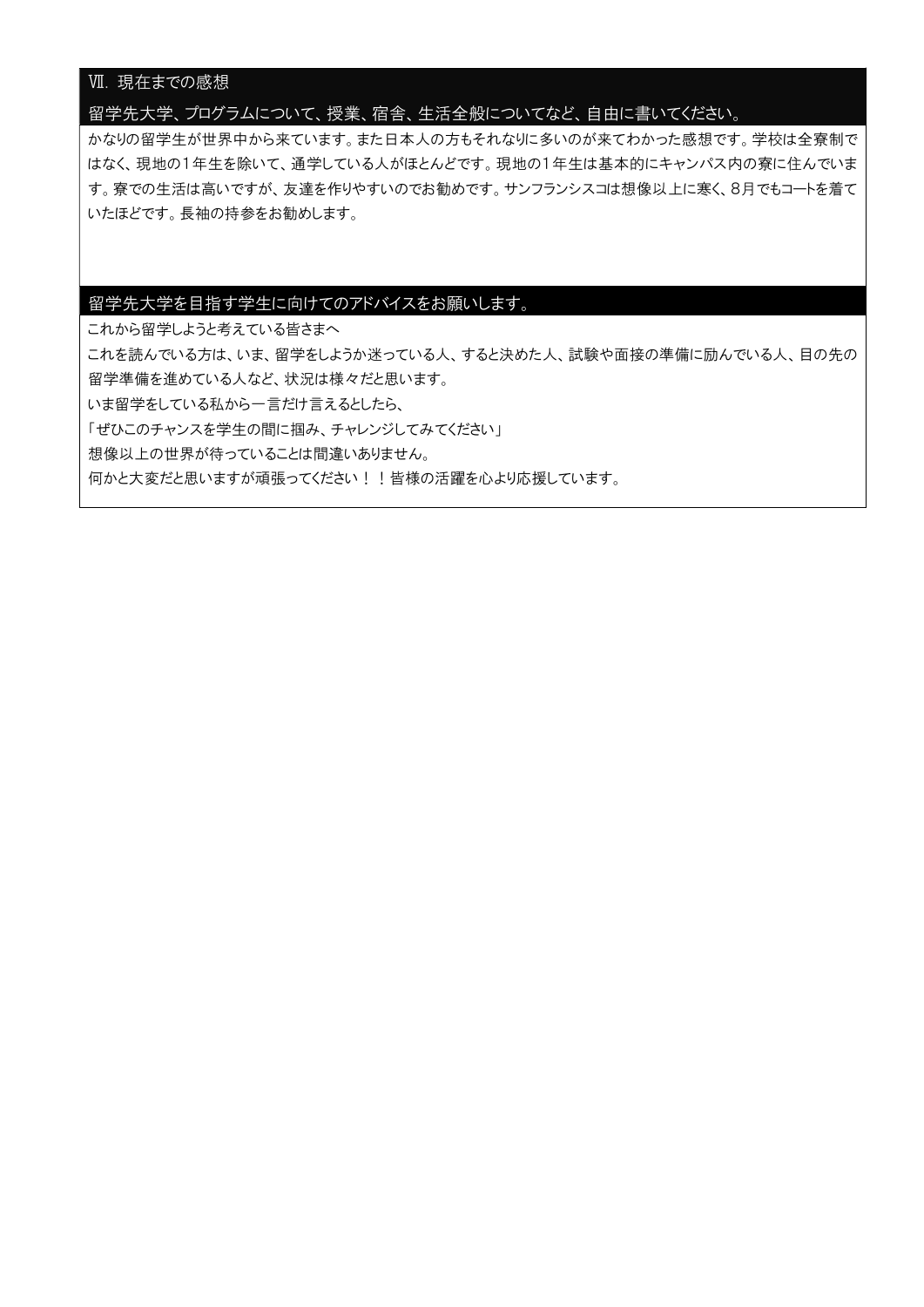| Report of the program activities (during the program) |                                                                                                                                                                                                                           |  |  |  |  |  |  |
|-------------------------------------------------------|---------------------------------------------------------------------------------------------------------------------------------------------------------------------------------------------------------------------------|--|--|--|--|--|--|
| Date of reporting                                     | Year 2018 month 10 day 24                                                                                                                                                                                                 |  |  |  |  |  |  |
| <b>Host University</b>                                | San Francisco State University                                                                                                                                                                                            |  |  |  |  |  |  |
| Department you belonging to<br>at the host university | belong to a specific department (Please fill out the following information)<br>$\mathbb X$ Name of the department:<br>VI do not belong to any specific department and taking the classes of<br>various majors.<br> Other: |  |  |  |  |  |  |
| Duration of the exchange                              | Year 2018 month 8 to year 2019 month 5                                                                                                                                                                                    |  |  |  |  |  |  |
| program                                               |                                                                                                                                                                                                                           |  |  |  |  |  |  |
| Department you belong to at                           | School of Literature Major(field of study) Drama /<br>Graduate school of                                                                                                                                                  |  |  |  |  |  |  |
| Meiji University                                      | Major                                                                                                                                                                                                                     |  |  |  |  |  |  |
| Year (before departure)                               | Undergraduate: year Junior / Graduate   Masters   Doctorate year                                                                                                                                                          |  |  |  |  |  |  |

I. How did you find the information to prepare for your departure? Please report and give some advises for future exchange students going abroad on what they need to know and be informed.

As I was a the first exchange student from Meiji university, I looked through the website, contacted with another Japanese exchange student and a student who had been to the university and visited the international educational office many times.

# Ⅱ-1. Preparing before going exchange program (About VISA) ※Please report in detail.

| Type: J1                                                             | Where to apply: The U.S. |  |  |
|----------------------------------------------------------------------|--------------------------|--|--|
| How long did it take to get a VISA: About 1 week   Cost:             |                          |  |  |
| (How long did it take from the application to the acquisition of $ $ |                          |  |  |
| your VISA?)                                                          |                          |  |  |

What kinds of documents were required to submit to apply for VISA? How did you prepare those documents?

Visiting the website of an American embassy helps you to get the Visa you want.

Please report on the details of applying process.

If you took any interview at the Embassy, please report on the details of the questions you were asked. The reason why you need to study, Name and How long you will stay

Were there any difficulties or notices to take the VISA?

### II-2. Preparation before departing for exchange program (Other topics)

Please report on any other necessary preparation before your departure. (E.g. Preparation of money, purchasing a cellphone, shipments of your commodities, and etc.)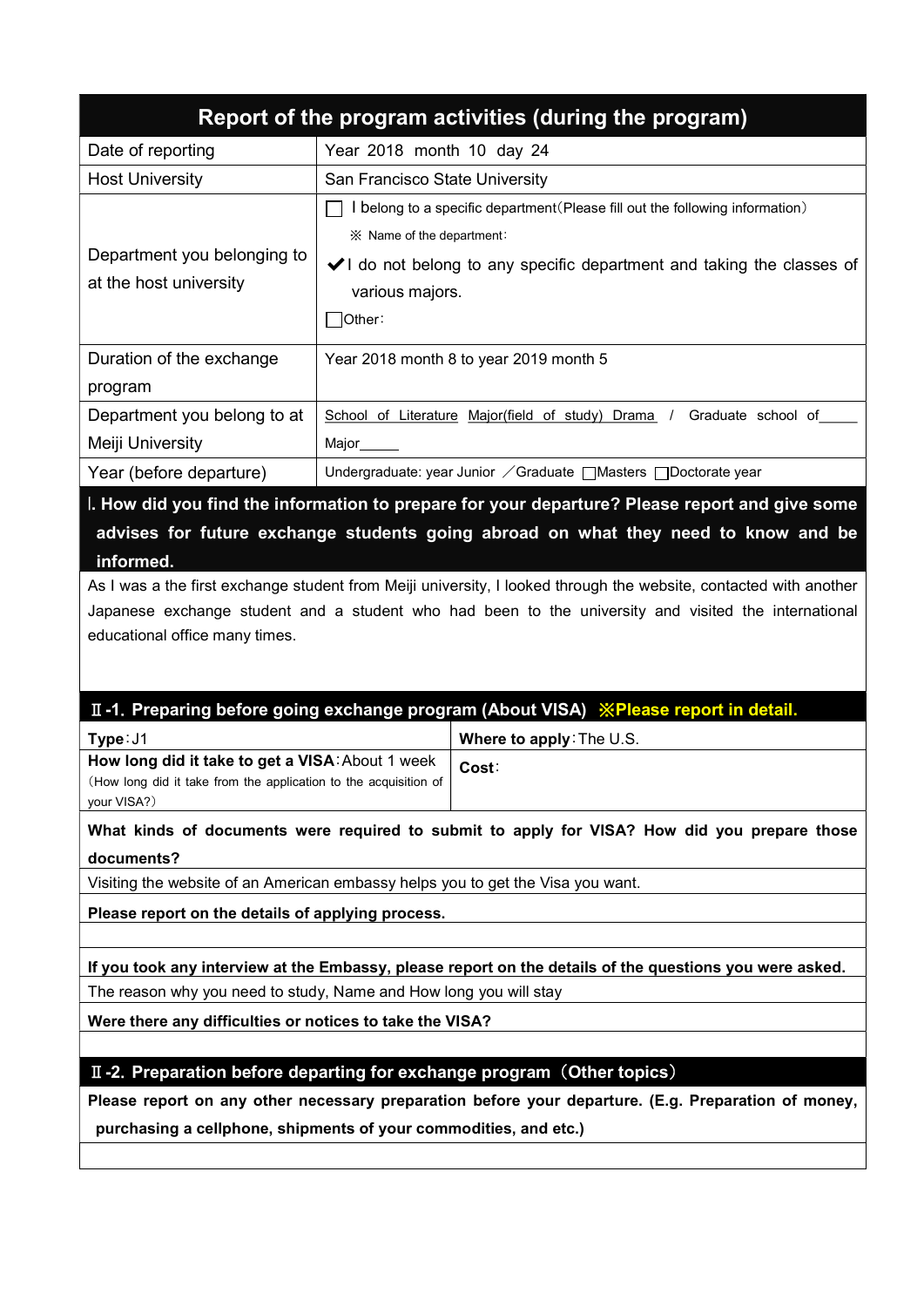| <b>III. After Arrival</b>                                                                              |              |                           |                                                                |                                       |                                                                                                |               |              |
|--------------------------------------------------------------------------------------------------------|--------------|---------------------------|----------------------------------------------------------------|---------------------------------------|------------------------------------------------------------------------------------------------|---------------|--------------|
| 1. Arrival Information                                                                                 |              |                           |                                                                |                                       |                                                                                                |               |              |
| <b>Airline</b>                                                                                         | ANA, United  |                           |                                                                |                                       |                                                                                                |               |              |
| How<br>to<br>purchase                                                                                  | air          | On a website              |                                                                |                                       |                                                                                                |               |              |
| ticket<br>※利用した旅行社・旅行サイト,格安航空券情報等があれば記入して下さい。                                                          |              |                           |                                                                |                                       |                                                                                                |               |              |
| <b>Arrival airport</b>                                                                                 |              | San Francisco<br>airport  | International<br><b>Arrival time</b><br>10am                   |                                       |                                                                                                |               |              |
|                                                                                                        |              | $\Box$ Pick-up of         |                                                                | $\Box$ Pick-up of                     | Public transportation<br>П                                                                     | $\vee$ taxi   | $\Box$ other |
| How to get to the campus                                                                               |              | host university           |                                                                | your friend                           | (□Bus □Train)                                                                                  |               |              |
| How long did it take from                                                                              |              | About 20 minutes          |                                                                |                                       |                                                                                                |               |              |
| airport<br>the<br>to                                                                                   | the          |                           |                                                                |                                       |                                                                                                |               |              |
| campus?                                                                                                |              |                           |                                                                |                                       |                                                                                                |               |              |
|                                                                                                        |              |                           |                                                                |                                       | Are there any important points to get to the campus? Please inform on the cost of taxi or any  |               |              |
| transportations.                                                                                       |              |                           |                                                                |                                       |                                                                                                |               |              |
|                                                                                                        |              |                           |                                                                |                                       | The best way to go to the campus is definitely taking a taxi if you have many things to carry. |               |              |
| <b>Arrival date</b>                                                                                    |              | Month 8 date 21 time 12am |                                                                |                                       |                                                                                                |               |              |
| 2. Housing                                                                                             |              |                           |                                                                |                                       |                                                                                                |               |              |
| Did you check-in                                                                                       | $\vee$ Yes   |                           |                                                                |                                       | If your answer is "No": The date you checked-in was                                            |               |              |
| after<br>soon                                                                                          | $\Box$ No    |                           |                                                                |                                       | month                                                                                          | day           |              |
| arriving?                                                                                              |              |                           |                                                                |                                       |                                                                                                |               |              |
| <b>Type of housing</b>                                                                                 | ✔Dormitory   |                           |                                                                | $\Box$ Apartment                      | $\exists$ Other $($                                                                            |               |              |
| of<br>the<br><b>Type</b>                                                                               | $\Box$ Alone |                           | $\mathbf v$ two persons                                        |                                       | $\Box$ Other $($<br>$\mathcal{E}$                                                              |               |              |
| room                                                                                                   |              |                           |                                                                |                                       |                                                                                                |               |              |
| <b>Room mates</b>                                                                                      |              |                           |                                                                |                                       |                                                                                                |               |              |
| How to find the                                                                                        |              |                           |                                                                | ✔ Recommendation from host university | $\Box$ by yourself                                                                             | $J$ Other $($ |              |
| accommodation                                                                                          |              |                           |                                                                |                                       | Before leaving your country, you have to apply for it.                                         |               |              |
| <b>Details</b><br>of the                                                                               |              |                           |                                                                |                                       |                                                                                                |               |              |
| application                                                                                            |              |                           |                                                                |                                       |                                                                                                |               |              |
| Have you decided your accommodation before departure or after arriving easily? Were there any troubles |              |                           |                                                                |                                       |                                                                                                |               |              |
| to find it?                                                                                            |              |                           |                                                                |                                       |                                                                                                |               |              |
| 3. Orientation                                                                                         |              |                           |                                                                |                                       |                                                                                                |               |              |
| Was there any orientation?                                                                             |              |                           | Mo]<br>$\sqrt{Y}$ es                                           |                                       |                                                                                                |               |              |
| <b>Date</b>                                                                                            |              |                           | $8/22 - 24$                                                    |                                       |                                                                                                |               |              |
| Was it mandatory to attend?                                                                            |              |                           | $VY$ es<br>้ No                                                |                                       |                                                                                                |               |              |
| Did it cost any?                                                                                       |              |                           | $\sqrt{}$ No. It's free of charge.<br>$\bigcap$ Yes $(Cost)$ : |                                       |                                                                                                |               |              |
| <b>Contents (details)</b>                                                                              |              |                           |                                                                |                                       | It was a kind of lecture about how the class is.                                               |               |              |
| Was there any special guidance                                                                         |              |                           | $V$ Yes<br>_No                                                 |                                       |                                                                                                |               |              |
| arranged for exchange students?                                                                        |              |                           |                                                                |                                       |                                                                                                |               |              |
| Date of beginning of the class                                                                         |              |                           | Month 8 day 27                                                 |                                       |                                                                                                |               |              |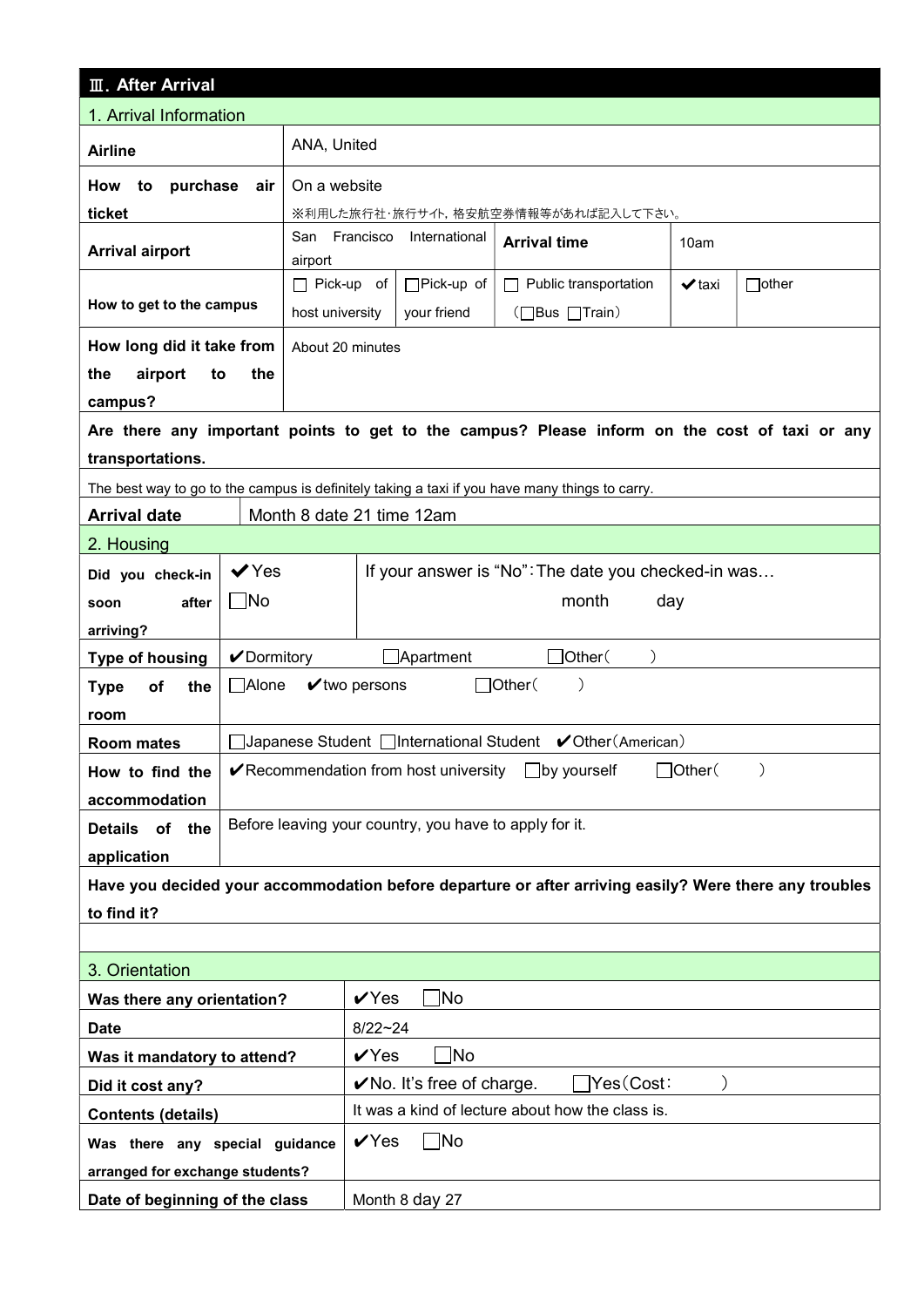### Ⅳ. Other process to be completed after arriving

1.Was it necessary to get any permission of staying after arriving? If yes, where, report on when, and how to apply for a permission? How long and how much did it take? Was there any trouble?

2.Were there any other procedures you completed after arriving? (E.g. medical checkup, inoculation and etc.) If yes, report on where, when, and how did you complete them? How long and how much did it take? Was there any trouble?

3.Did you open any bank account abroad? How did you open it and what kinds of documents were required to apply? How long and how much did it take? Was there any trouble?

4.Did you purchase any cellphone? How did you open it and what kinds of documents were required to purchase it? How long and how much did it take? Was there any trouble?

| V. Course registration and classes                                                                                                                             |  |  |  |  |  |  |  |
|----------------------------------------------------------------------------------------------------------------------------------------------------------------|--|--|--|--|--|--|--|
| 1. When and how did you register your courses?                                                                                                                 |  |  |  |  |  |  |  |
| $\vee$ Before departure (approximate date: month 7 day                                                                                                         |  |  |  |  |  |  |  |
| $\triangleright$ Online $\lfloor \cdot \rfloor$ Filling out an application form $\lfloor \cdot \rfloor$ Not allowed to register $\lfloor \cdot \rfloor$ other( |  |  |  |  |  |  |  |
| After arriving (approximate date: around month<br>day                                                                                                          |  |  |  |  |  |  |  |
| $\Box$ Online $\Box$ With support by International office at the host university                                                                               |  |  |  |  |  |  |  |
| Not allowed to register $\Box$ other(                                                                                                                          |  |  |  |  |  |  |  |
| $\nu$ No<br>- IYes<br>Was there any priority as an exchange                                                                                                    |  |  |  |  |  |  |  |
| student?                                                                                                                                                       |  |  |  |  |  |  |  |
| If your answer is Yes, please report on the details.                                                                                                           |  |  |  |  |  |  |  |
|                                                                                                                                                                |  |  |  |  |  |  |  |
|                                                                                                                                                                |  |  |  |  |  |  |  |
| If your answer is No, how did you register your classes?                                                                                                       |  |  |  |  |  |  |  |
| It was basically the same way with domestic students.                                                                                                          |  |  |  |  |  |  |  |
|                                                                                                                                                                |  |  |  |  |  |  |  |
| If you had registered the courses before departure, could you change or add any classes after arriving? Could                                                  |  |  |  |  |  |  |  |
| you register all the classes which you wished to attend?                                                                                                       |  |  |  |  |  |  |  |
| Yes you can change, but the thing you should know is the first class is mostly mandatory.                                                                      |  |  |  |  |  |  |  |
|                                                                                                                                                                |  |  |  |  |  |  |  |